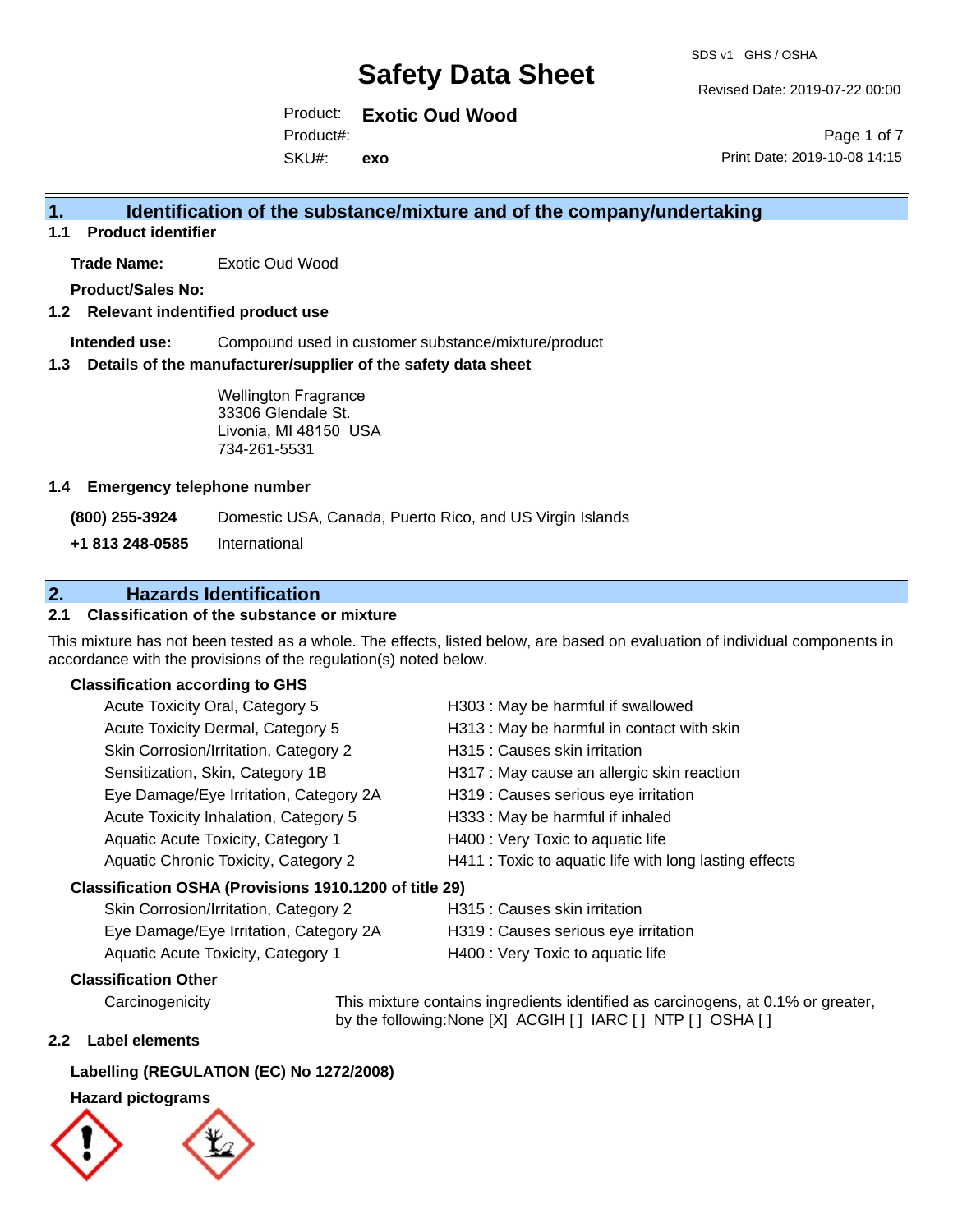SDS v1 GHS / OSHA

Revised Date: 2019-07-22 00:00

# Product: **Exotic Oud Wood**

SKU#: Product#: **exo**

Page 2 of 7 Print Date: 2019-10-08 14:15

| <b>Signal Word: Warning</b>     |                                                                                                                                  |  |
|---------------------------------|----------------------------------------------------------------------------------------------------------------------------------|--|
| <b>Hazard statments</b>         |                                                                                                                                  |  |
| H303                            | May be harmful if swallowed                                                                                                      |  |
| H313                            | May be harmful in contact with skin                                                                                              |  |
| H315                            | Causes skin irritation                                                                                                           |  |
| H317                            | May cause an allergic skin reaction                                                                                              |  |
| H <sub>3</sub> 19               | Causes serious eye irritation                                                                                                    |  |
| H <sub>333</sub>                | May be harmful if inhaled                                                                                                        |  |
| H400                            | Very Toxic to aquatic life                                                                                                       |  |
| H411                            | Toxic to aquatic life with long lasting effects                                                                                  |  |
| <b>Precautionary Statements</b> |                                                                                                                                  |  |
| <b>Prevention:</b>              |                                                                                                                                  |  |
| P <sub>264</sub>                | Wash hands thoroughly after handling                                                                                             |  |
| P <sub>272</sub>                | Contaminated work clothing should not be allowed out of the workplace                                                            |  |
| P <sub>273</sub>                | Avoid release to the environment                                                                                                 |  |
| <b>Response:</b>                |                                                                                                                                  |  |
| P302 + P352                     | IF ON SKIN: Wash with soap and water                                                                                             |  |
| $P304 + P312$                   | IF INHALED: Call a POISON CENTER or doctor/physician if you feel unwell                                                          |  |
| $P305 + P351 + P338$            | IF IN EYES: Rinse cautiously with water for several minutes Remove contact lenses if<br>present and easy to do. continue rinsing |  |
| P312                            | Call a POISON CENTER or doctor/physician if you feel unwell                                                                      |  |
| $P333 + P313$                   | If skin irritation or a rash occurs: Get medical advice/attention                                                                |  |
| P337 + P313                     | If eye irritation persists: Get medical advice/attention                                                                         |  |
| P362                            | Take off contaminated clothing and wash before reuse                                                                             |  |
| P363                            | Wash contaminated clothing before reuse                                                                                          |  |
| P391                            | <b>Collect Spillage</b>                                                                                                          |  |

### **2.3 Other Hazards**

**no data available**

# **3. Composition/Information on Ingredients**

### **3.1 Mixtures**

This product is a complex mixture of ingredients, which contains among others the following substance(s), presenting a health or environmental hazard within the meaning of the UN Globally Harmonized System of Classification and Labeling of Chemicals (GHS):

| CAS#<br>Ingredient     | EC#                                     | Conc.<br>Range | <b>GHS Classification</b>    |
|------------------------|-----------------------------------------|----------------|------------------------------|
| 120-51-4               | 204-402-9                               | $20 - 30 \%$   | H302; H313; H400; H411       |
| <b>Benzyl Benzoate</b> |                                         |                |                              |
| $101 - 86 - 0$         | 202-983-3                               | $10 - 20%$     | H303; H316; H317; H400; H411 |
| Hexyl cinnamaldehyde   |                                         |                |                              |
| 54464-57-2             | 259-174-3                               | $10 - 20 %$    | H315; H317; H400; H410       |
|                        | Tetramethyl Acetyloctahydronaphthalenes |                |                              |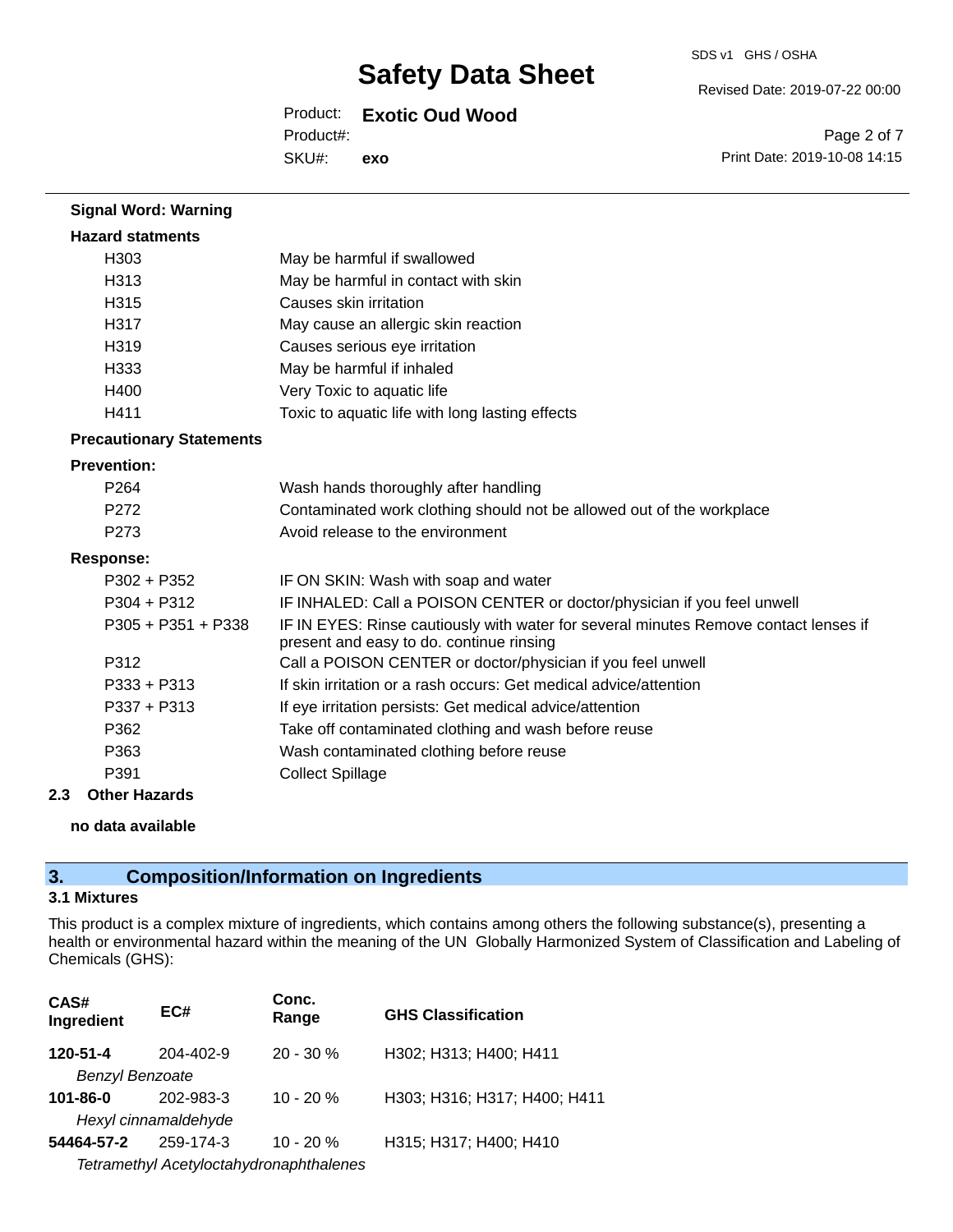#### Revised Date: 2019-07-22 00:00

## Product: **Exotic Oud Wood**

Product#:

SKU#: **exo**

#### Page 3 of 7 Print Date: 2019-10-08 14:15

| CAS#<br>Ingredient                                       | EC#       | Conc.<br>Range | <b>GHS Classification</b>           |
|----------------------------------------------------------|-----------|----------------|-------------------------------------|
| $107 - 41 - 5$                                           | 203-489-0 | $10 - 20%$     | H315; H319                          |
| Hexylene Glycol                                          |           |                |                                     |
| $121 - 33 - 5$<br>vanillin                               | 204-465-2 | $5 - 10%$      | H303; H319                          |
| 115-95-7                                                 | 204-116-4 | $2 - 5%$       | H227; H315; H317; H320; H402        |
| <b>Linalyl Acetate</b>                                   |           |                |                                     |
| 78-70-6                                                  | 201-134-4 | $2 - 5%$       | H227; H303; H315; H317; H319; H402  |
| Linalool                                                 |           |                |                                     |
| $91 - 64 - 5$                                            | 202-086-7 | $2 - 5%$       | H302; H317; H402                    |
| Coumarin                                                 |           |                |                                     |
| 18479-58-8                                               | 242-362-4 | $1 - 2 \%$     | H227; H303; H315; H319; H402        |
| 2,6-dimethyloct-7-en-2-ol                                |           |                |                                     |
| $80 - 54 - 6$                                            | 201-289-8 | $1 - 2%$       | H227; H302; H315; H317; H361; H401; |
| H412<br><b>Butylphenyl Methylpropional</b>               |           |                |                                     |
| See Section 16 for full text of GHS classification codes |           |                |                                     |

See Section 16 for full text of GHS classification codes which where not shown in section 2

Total Hydrocarbon Content (%  $w/w$ ) = 0.67

| $\overline{4}$ .<br><b>First Aid Measures</b>                                     |                                                                                                               |
|-----------------------------------------------------------------------------------|---------------------------------------------------------------------------------------------------------------|
| <b>Description of first aid measures</b><br>4.1                                   |                                                                                                               |
| Inhalation:                                                                       | Remove from exposure site to fresh air and keep at rest.<br>Obtain medical advice.                            |
| <b>Eye Exposure:</b>                                                              | Flush immediately with water for at least 15 minutes.<br>Contact physician if symptoms persist.               |
| <b>Skin Exposure:</b>                                                             | Remove contaminated clothes. Wash thoroughly with water (and soap).<br>Contact physician if symptoms persist. |
| Ingestion:                                                                        | Rinse mouth with water and obtain medical advice.                                                             |
| Most important symptoms and effects, both acute and delayed<br>4.2                |                                                                                                               |
| <b>Symptoms:</b>                                                                  | no data available                                                                                             |
| <b>Risks:</b>                                                                     | Refer to Section 2.2 "Hazard Statements"                                                                      |
| Indication of any immediate medical attention and special treatment needed<br>4.3 |                                                                                                               |
| Treatment:                                                                        | Refer to Section 2.2 "Response"                                                                               |
|                                                                                   |                                                                                                               |
| 5.<br><b>Fire-Fighting measures</b>                                               |                                                                                                               |
| <b>Extinguishing media</b><br>5.1                                                 |                                                                                                               |
| Suitable:                                                                         | Carbon dioxide (CO2), Dry chemical, Foam                                                                      |
| Unsuitable                                                                        | Do not use a direct water jet on burning material                                                             |
| Special hazards arising from the substance or mixture<br>5.2                      |                                                                                                               |
| <b>During fire fighting:</b>                                                      | Water may be ineffective                                                                                      |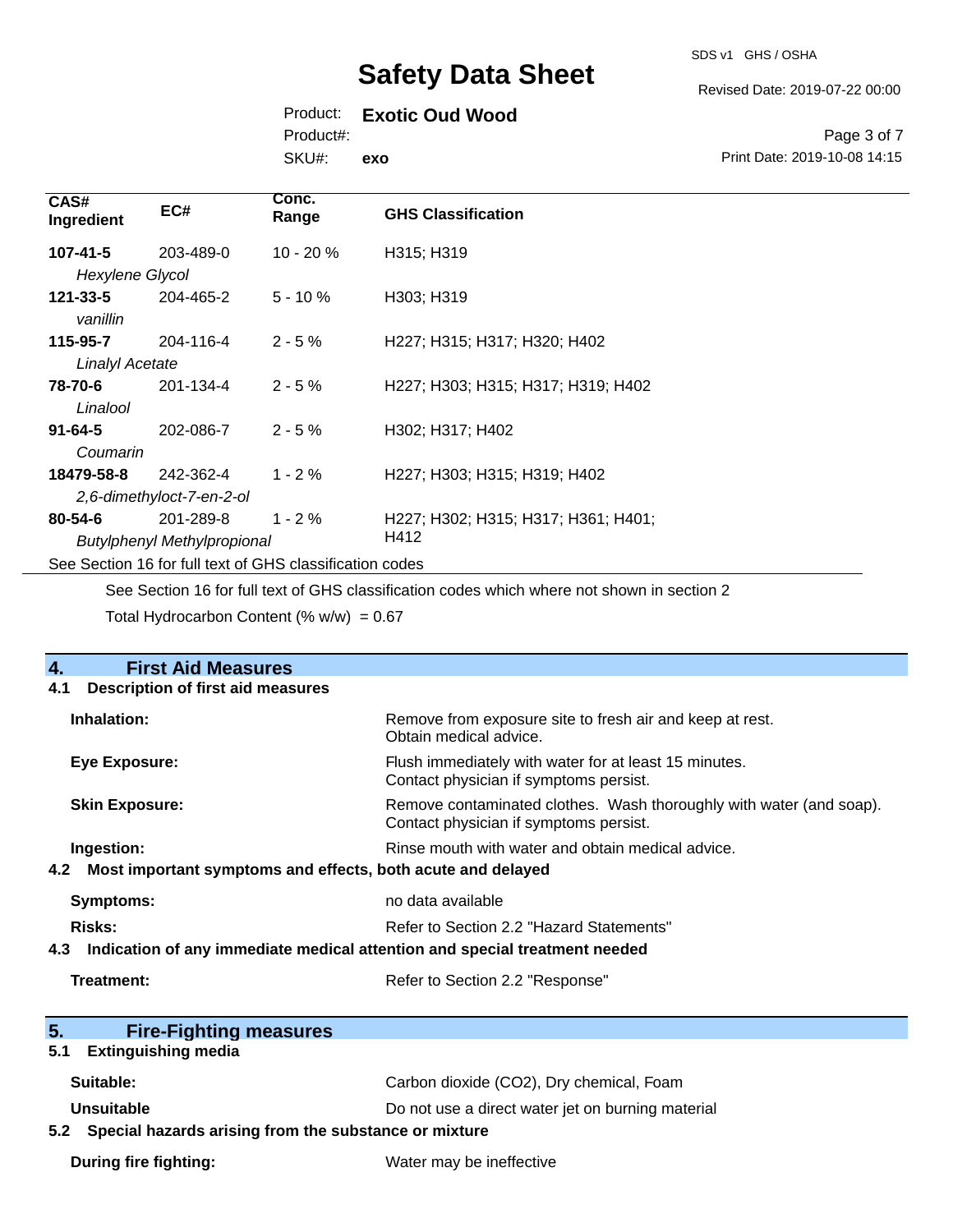SDS v1 GHS / OSHA

Revised Date: 2019-07-22 00:00

Product: **Exotic Oud Wood**

Product#:

SKU#: **exo**

**5.3 Advice for firefighters**

**Further information:** Standard procedure for chemical fires

## **6. Accidental Release Measures**

## **6.1 Personal precautions, protective equipment and emergency procedures**

Avoid inhalation and contact with skin and eyes. A self-contained breathing apparatus is recommended in case of a major spill.

#### **6.2 Environmental precautions**

Keep away from drains, soil, and surface and groundwater.

#### **6.3 Methods and materials for containment and cleaning up**

Clean up spillage promptly. Remove ignition sources. Provide adequate ventilation. Avoid excessive inhalation of vapors. Gross spillages should be contained by use of sand or inert powder and disposed of according to the local regulations.

#### **6.4 Reference to other sections**

Not Applicable

## **7. Handling and Storage**

### **7.1 Precautions for safe handling**

Apply according to good manufacturing and industrial hygiene practices with proper ventilation. Do not drink, eat or smoke while handling. Respect good personal hygiene.

#### **7.2 Conditions for safe storage, including any incompatibilities**

Store in a cool, dry and ventilated area away from heat sources and protected from light in tightly closed original container. Avoid uncoated metal container. Keep air contact to a minimum.

#### **7.3 Specific end uses**

No information available

#### **8. Exposure Controls/Personal Protection**

#### **8.1 Control parameters**

| <b>Exposure Limits:</b> | Contains no substances with occupational exposure limit values. |  |  |  |  |
|-------------------------|-----------------------------------------------------------------|--|--|--|--|
|-------------------------|-----------------------------------------------------------------|--|--|--|--|

**Engineering Controls:** Use local exhaust as needed.

#### **8.2 Exposure controls - Personal protective equipment**

| Eye protection:                | Tightly sealed goggles, face shield, or safety glasses with brow guards and side shields, etc.<br>as may be appropriate for the exposure |
|--------------------------------|------------------------------------------------------------------------------------------------------------------------------------------|
| <b>Respiratory protection:</b> | Avoid excessive inhalation of concentrated vapors. Apply local ventilation where appropriate.                                            |
| <b>Skin protection:</b>        | Avoid Skin contact. Use chemically resistant gloves as needed.                                                                           |

## **9. Physical and Chemical Properties**

## **9.1 Information on basic physical and chemical properties**

**Appearance:** Liquid **Odor:** Conforms to Standard

Page 4 of 7 Print Date: 2019-10-08 14:15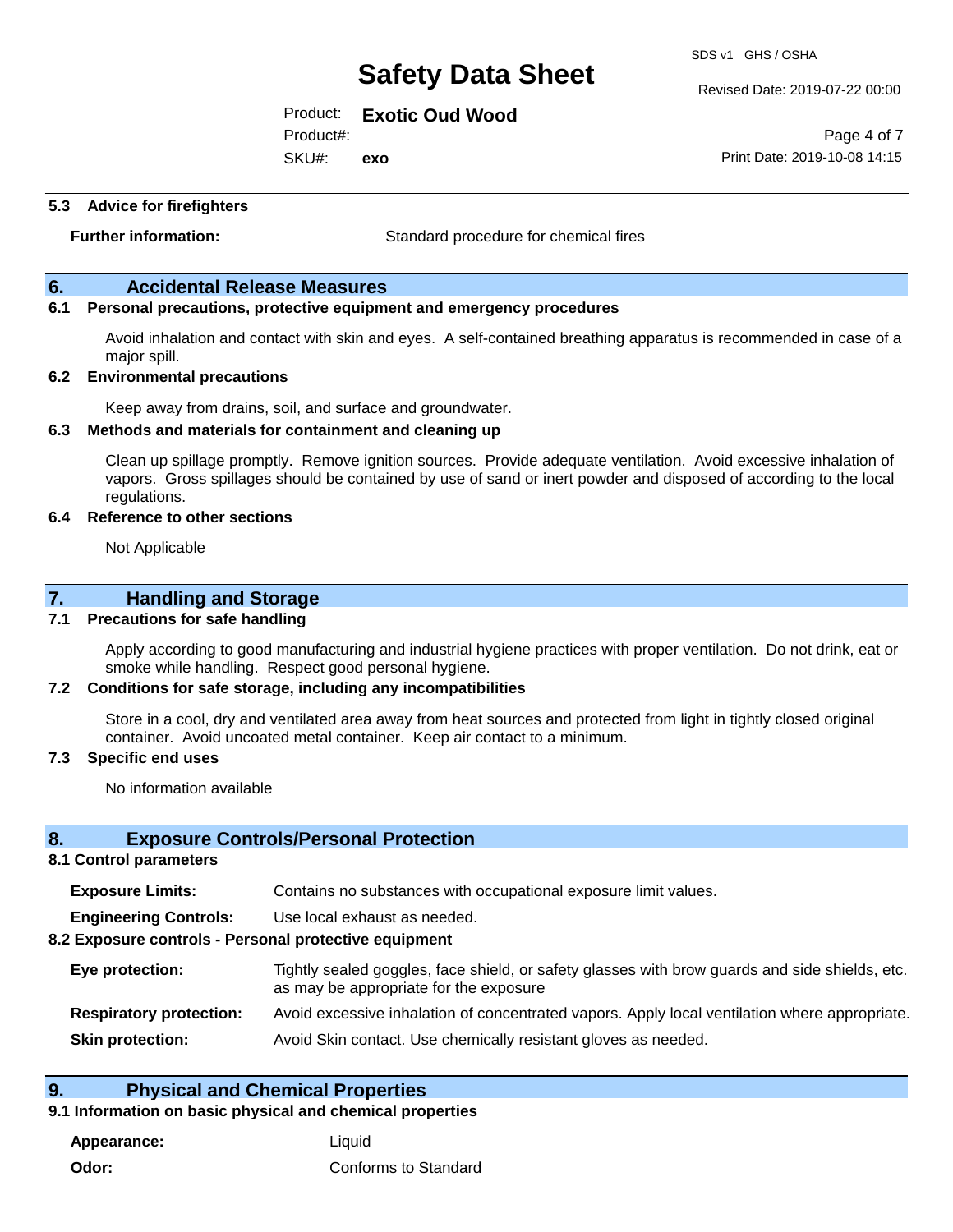#### SDS v1 GHS / OSHA

# **Safety Data Sheet**

# Product: **Exotic Oud Wood**

SKU#: Product#: **exo** Page 5 of 7

Revised Date: 2019-07-22 00:00

Print Date: 2019-10-08 14:15

| Color:                       | Yellow Tint (G0/1) to Pale Yellow (G2) |
|------------------------------|----------------------------------------|
| <b>Viscosity:</b>            | Liquid                                 |
| <b>Freezing Point:</b>       | Not determined                         |
| <b>Boiling Point:</b>        | Not determined                         |
| <b>Melting Point:</b>        | Not determined                         |
| <b>Flashpoint (CCCFP):</b>   | >200 F (93.33 C)                       |
| <b>Auto flammability:</b>    | Not determined                         |
| <b>Explosive Properties:</b> | None Expected                          |
| <b>Oxidizing properties:</b> | None Expected                          |
| Vapor Pressure (mmHg@20 C):  | 0.0216                                 |
| %VOC:                        | 0.02                                   |
| Specific Gravity @ 25 C:     | 0.9840                                 |
| Density @ 25 C:              | 0.9810                                 |
| Refractive Index @ 20 C:     | 1.4990                                 |
| Soluble in:                  | Oil                                    |

# **10. Stability and Reactivity**

| 10.1 Reactivity                         | None                                               |
|-----------------------------------------|----------------------------------------------------|
| <b>10.2 Chemical stability</b>          | Stable                                             |
| 10.3 Possibility of hazardous reactions | None known                                         |
| 10.4 Conditions to avoid                | None known                                         |
| 10.5 Incompatible materials             | Strong oxidizing agents, strong acids, and alkalis |
| 10.6 Hazardous decomposition products   | None known                                         |

# **11. Toxicological Information**

# **11.1 Toxicological Effects**

| Acute Toxicity Estimates (ATEs) based on the individual Ingredient Toxicity Data utilizing the "Additivity Formula" |                                                          |
|---------------------------------------------------------------------------------------------------------------------|----------------------------------------------------------|
| Acute toxicity - Oral - (Rat) mg/kg                                                                                 | (LD50: 2638.0765) May be harmful if swallowed            |
| Acute toxicity - Dermal - (Rabbit) mg/kg                                                                            | (LD50: 3124.4718) May be harmful in contact with skin    |
| Acute toxicity - Inhalation - (Rat) mg/L/4hr                                                                        | (LD50: 48.8294) May be harmful if inhaled                |
| <b>Skin corrosion / irritation</b>                                                                                  | May be harmful if inhaled                                |
| Serious eye damage / irritation                                                                                     | Causes serious eye irritation                            |
| <b>Respiratory sensitization</b>                                                                                    | Not classified - the classification criteria are not met |
| <b>Skin sensitization</b>                                                                                           | May cause an allergic skin reaction                      |
| <b>Germ cell mutagenicity</b>                                                                                       | Not classified - the classification criteria are not met |
| Carcinogenicity                                                                                                     | Not classified - the classification criteria are not met |
| <b>Reproductive toxicity</b>                                                                                        | Not classified - the classification criteria are not met |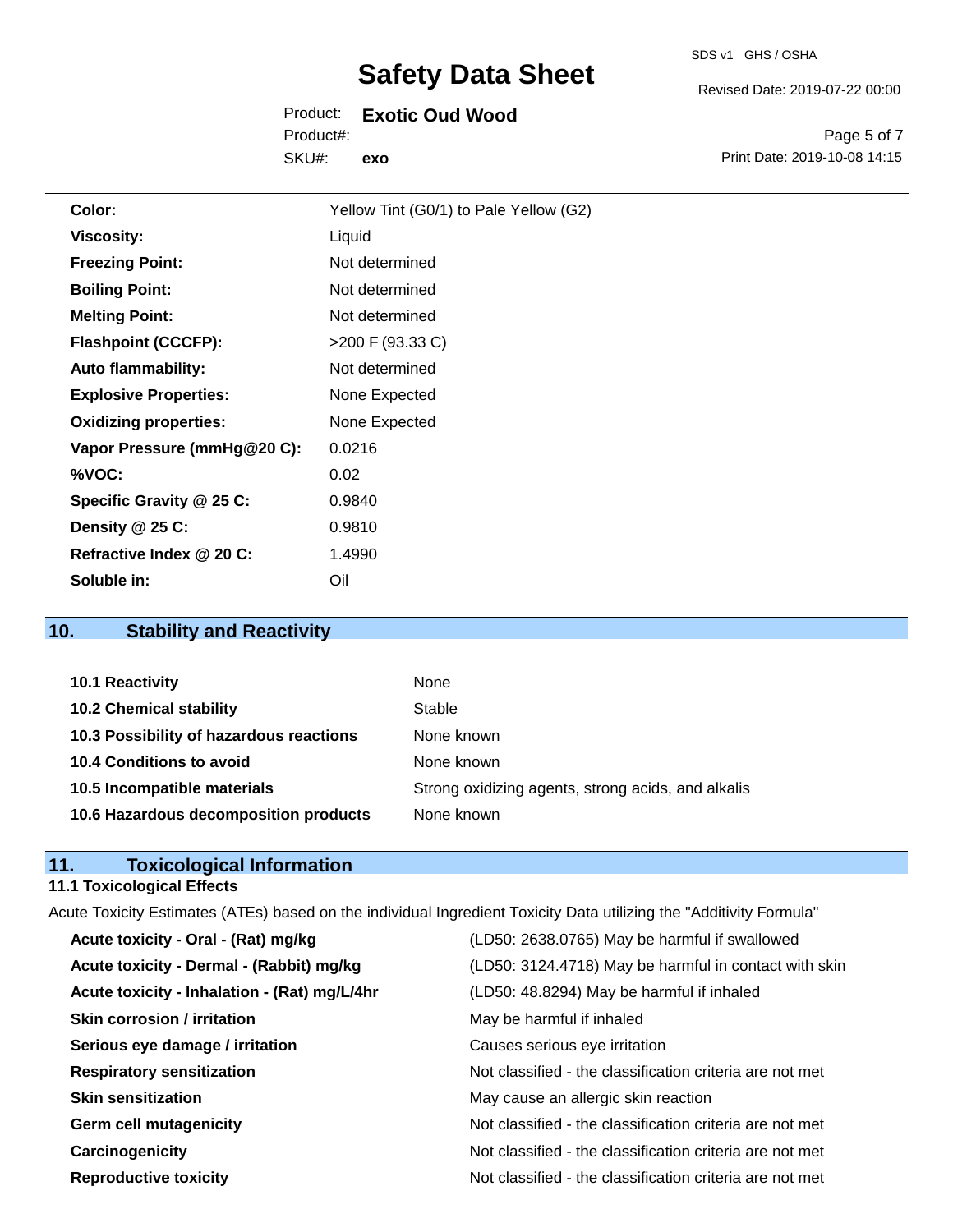SDS v1 GHS / OSHA

Revised Date: 2019-07-22 00:00

|           | Product: Exotic Oud Wood |
|-----------|--------------------------|
| Product#: |                          |
| SKU#:     | exo                      |

Page 6 of 7 Print Date: 2019-10-08 14:15

| Specific target organ toxicity - single exposure   | Not classified - the classification criteria are not met |  |  |  |
|----------------------------------------------------|----------------------------------------------------------|--|--|--|
| Specific target organ toxicity - repeated exposure | Not classified - the classification criteria are not met |  |  |  |
| <b>Aspiration hazard</b>                           | Not classified - the classification criteria are not met |  |  |  |
| 12.<br><b>Ecological Information</b>               |                                                          |  |  |  |
| 12.1 Toxicity                                      |                                                          |  |  |  |
| <b>Acute acquatic toxicity</b>                     | Very Toxic to aquatic life                               |  |  |  |
| <b>Chronic acquatic toxicity</b>                   | Toxic to aquatic life with long lasting effects          |  |  |  |
| <b>Toxicity Data on soil</b>                       | no data available                                        |  |  |  |
| <b>Toxicity on other organisms</b>                 | no data available                                        |  |  |  |
| 12.2 Persistence and degradability                 | no data available                                        |  |  |  |
| 12.3 Bioaccumulative potential                     | no data available                                        |  |  |  |
| 12.4 Mobility in soil                              | no data available                                        |  |  |  |
| 12.5 Other adverse effects                         | no data available                                        |  |  |  |

# **13. Disposal Conditions**

#### **13.1 Waste treatment methods**

Do not allow product to reach sewage systems. Dispose of in accordance with all local and national regulations. Send to a licensed waste management company.The product should not be allowed to enter drains, water courses or the soil. Do not contaminate ponds, waterways or ditches with chemical or used container.

# **14. Transport Information**

| <b>Marine Pollutant</b>                                       | Yes. Ingredient of greatest environmental impact:<br>120-51-4 : (20 - 30 %) : Benzyl Benzoate |              |                                     |                 |               |
|---------------------------------------------------------------|-----------------------------------------------------------------------------------------------|--------------|-------------------------------------|-----------------|---------------|
| <b>Regulator</b>                                              |                                                                                               | <b>Class</b> | <b>Pack Group</b>                   | <b>Sub Risk</b> | UN-nr.        |
| U.S. DOT (Non-Bulk)                                           |                                                                                               |              | Not Regulated - Not Dangerous Goods |                 |               |
| <b>Chemicals NOI</b>                                          |                                                                                               |              |                                     |                 |               |
| <b>ADR/RID (International Road/Rail)</b>                      |                                                                                               |              |                                     |                 |               |
| <b>Environmentally Hazardous</b><br>Substance, Liquid, n.o.s. |                                                                                               | 9            | Ш                                   |                 | <b>UN3082</b> |
| <b>IATA (Air Cargo)</b>                                       |                                                                                               |              |                                     |                 |               |
| <b>Environmentally Hazardous</b><br>Substance, Liquid, n.o.s. |                                                                                               | 9            | Ш                                   |                 | <b>UN3082</b> |
| IMDG (Sea)                                                    |                                                                                               |              |                                     |                 |               |
| <b>Environmentally Hazardous</b><br>Substance, Liquid, n.o.s. |                                                                                               | 9            | Ш                                   |                 | <b>UN3082</b> |